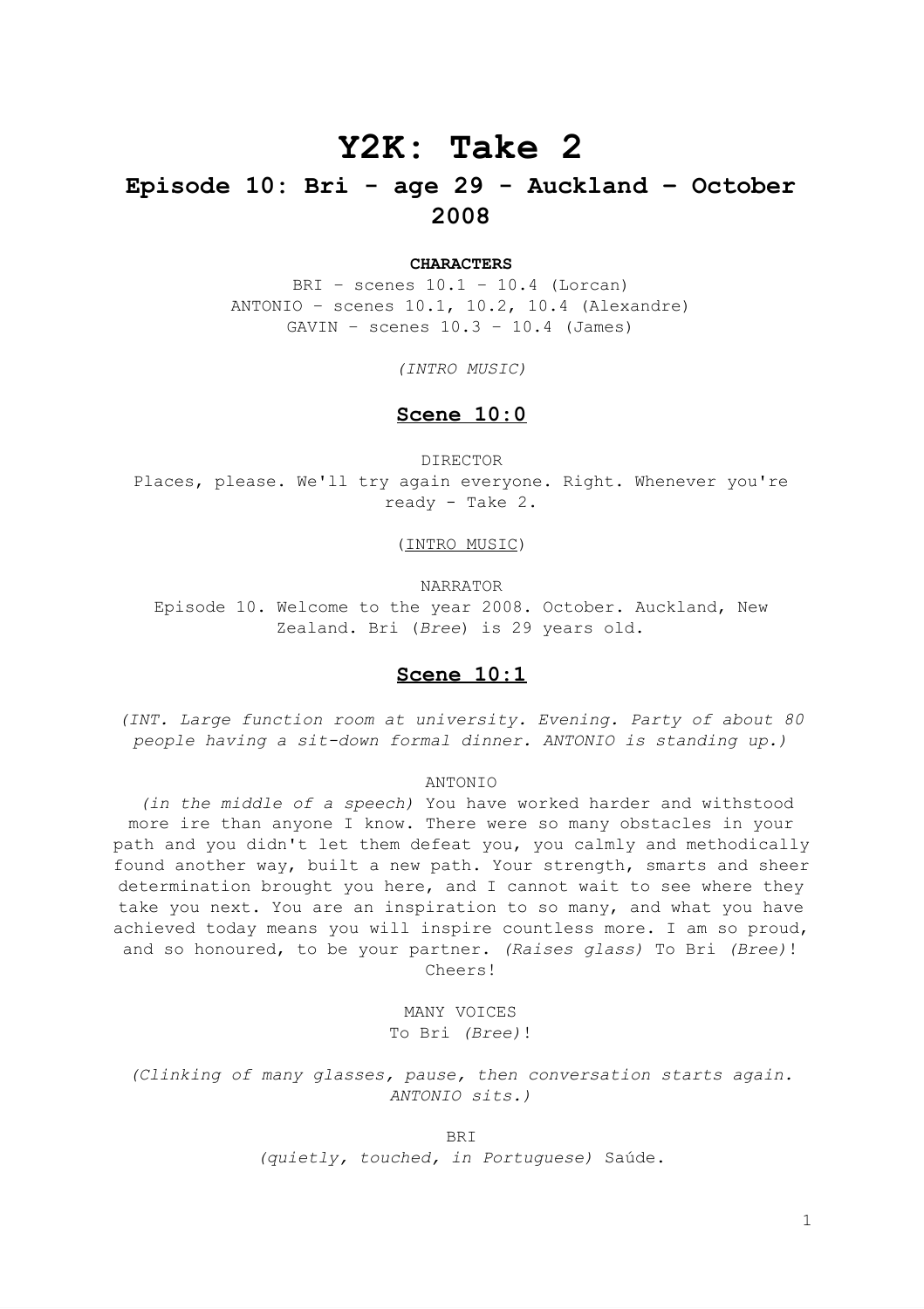ANTONIO

*(sin low voice to BRI)* Saúde. *(sips, beat)* Was that all right?

BRI

*(touched)* It was beautiful. Thank you my darling.

ANTONIO

Of course! You deserve to be celebrated after working so hard for so many years.

BRI

Aw. Thank you. *(overwhelmed)* I can't believe it. The PhD is mine. Finally. *(beat)* I keep having nightmares that someone will take it away from me, like they figured out I missed a high school math class or something, but... It's real. I did it.

ANTONIO

You did. And I couldn't be prouder. Doctor Bri *(Bree)* Annie Shaw. My Doctor Shaw. Suits you.

BRI

*(smiles)* We're both doctors now.

ANTONIO

We are. And look around you! All of these folks are here to celebrate \*you\*.

BRI

*(stressed)* I know.

ANTONIO

*(picks up on her distress, joking)* I mean, no they're not. They're, um, here to praise someone named... Vee who just obtained their... FLC?

BRI

*(laughs)* What does that even mean?

ANTONIO

*(smiles)* I have absolutely no idea. Just wanted to make you laugh.

BRI

*(smiles)* It worked. Thank you.

ANTONIO

*(smiles)* Anytime, *(in Portuguese)* meu amor. *(in English)* Oh, time for the next speech!

BRI

*(smiles)* Can't a girl eat her dessert in peace around here?

ANTONIO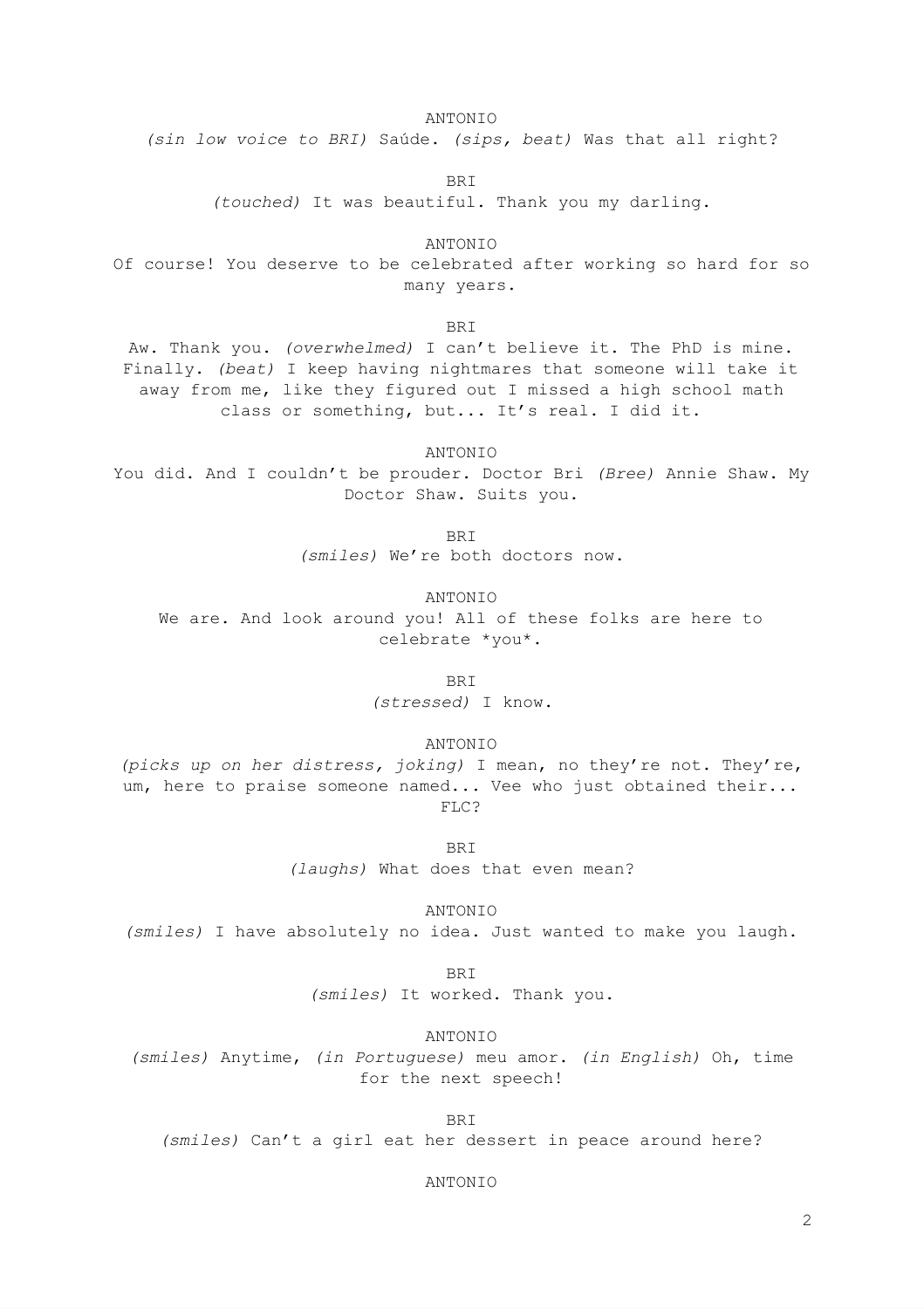Nope! One bite, and then a new speech!

BRI

*(takes bite, laughs, then conversations are quieting)* Hush, it's starting!

*(ding-ding-ding of spoon on glass, then (Jess) clearing of throat, then fade)*

# **Scene 10:2**

*(INT. BRI's and ANTONIO's house in an Auckland suburb. Faint sound of two puppies yapping. Late morning. BRI is sitting by her laptop, typing quickly.)*

> ANTONIO *(casual, calls from other room, distant)* Bri *(Bree)*?

> > BRI

(distracted, calls) Yeah?

# ANTONIO

(calls, distant) Did you walk the dogs this morning?

BRI

*(distracted, calls)* Wasn't it your turn?

## ANTONIO

*(calls, distant)* Shit! *(in Portuguese)* Merda! *(calls to BRI, agitated, in English)* There is literally shit on the carpet! Come help! *(grabs paper towel from kitchen and makes sounds of disgust as he cleans up)*

> BRI *(gets up, footsteps to other room)* What was that?

> > ANTONIO

*(agitated)* Poop! *(throws paper in garbage)* I'm so sick of this, there's always bloody poop everywhere.

BRI *(like she's shaking off a dream)* Right. How can I help?

> ANTONIO *(annoyed)* Nothing, it's done now.

> > BRI

Right. *(beat)* OK. I'll take the dogs out.

## ANTONIO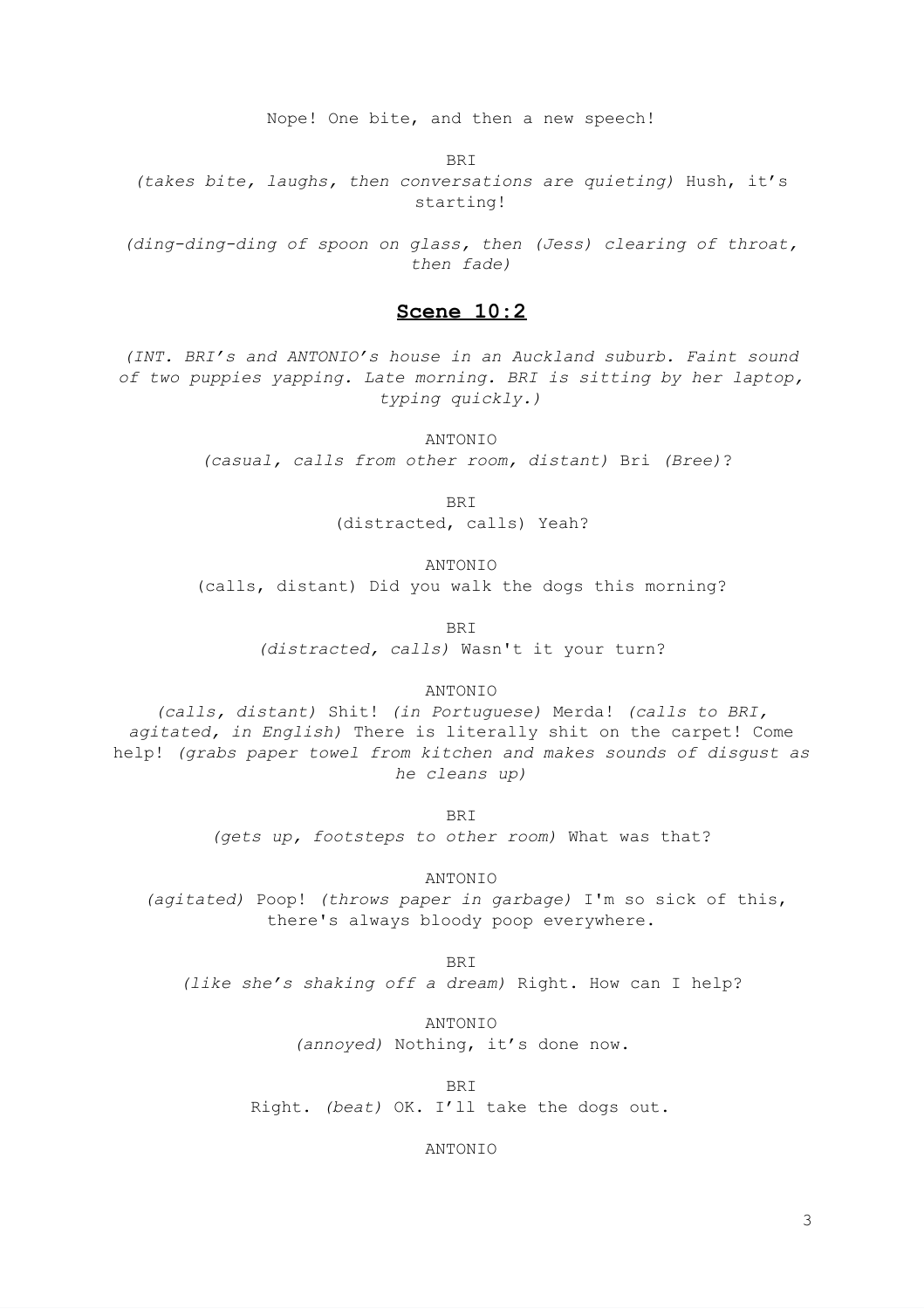*(angry)* Can't believe you forgot to walk them! You know how they are!

BRI

I thought it was your turn?

ANTONIO *(angry)* No! I walked them last night!

BRI

All right! I'll go now.

ANTONIO

*(angry)* No! I'll go! *(passive aggressive)* I always do it anyway.

BRI

*(almost in tears)* Fine. *(turns to leave)*

ANTONIO

Hey. *(irritation melting away)* You all right? You are never this meek.

> BRI Meek?

ANTONIO

You are scaring me now. Come here. *(leads BRI to couch)* Sit. *(BOTH sit.)* What is going on with you lately?

BRI

I don't know. I'm so... *(sighs, very upset)* They're puppies, they can't help it.

ANTONIO

Hey, that's fine. I know. It's our fault, not theirs. We forgot to walk them.

BRI

*(almost crying)* They're only babies.

ANTONIO

They are. Bri *(Bree)*. My darling. *(worried)* This can't all be about the dogs. Talk to me.

> BRI *(very upset)* You're right.

ANTONIO OK. Whatever it is, we can handle it. Yes?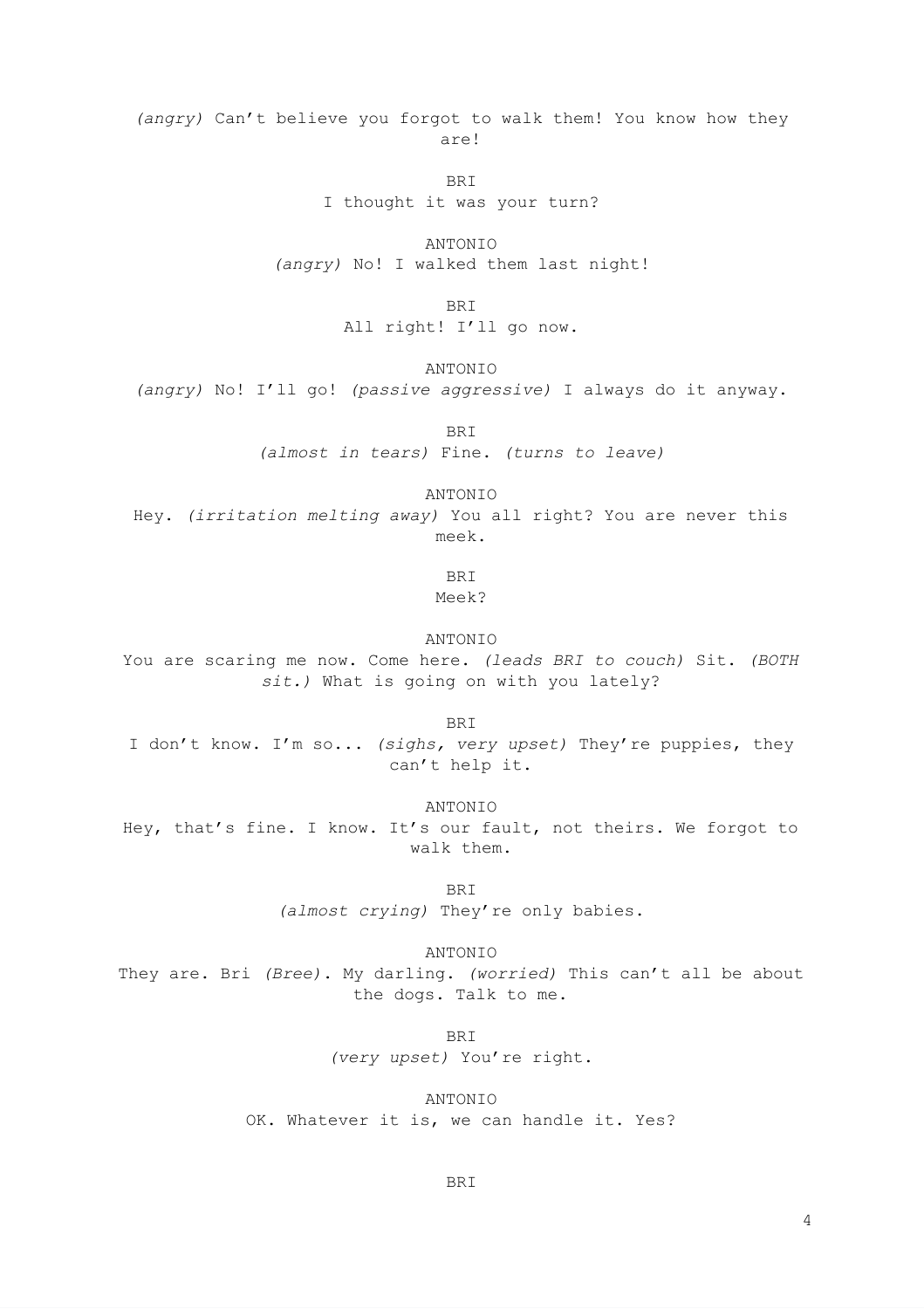I- I'm overreacting, I think.

ANTONIO

No such thing. You feel what you feel. *(gently)* And right now it seems you are feeling panicky.

BRI

Yeah.

ANTONIO

OK. I've known you for six years, and this has never happened before. You want me to throw out some guesses?

BRI

Yeah. Please. *(breathes)*

ANTONIO

Right. So. The major thing to happen lately is you got your doctorate, so it's probably connected to that.

BRI

Yes. *(breathes)*

ANTONIO

You've been applying for post doc positions. Is that it?

BRI

*(very stressed)* I sent some off this morning. *(breathes)*

ANTONIO

OK. Are you worried you won't be accepted?

BRI

Yes. No. Both. *(quickly)* I don't know if that's what I want to do. But I don't know what else to do. I feel... *(long pause, quietly, calmer)* I feel lost.

ANTONIO

That's OK. You don't have to decide anything right now. You can take your time to find your way.

BRI

*(lets out relieved breath)* You are right. *(slowly)* I don't have to know.

ANTONIO

Sending off applications is good, but you don't have to accept if you are offered one, you know.

BRI

(smiles) How come you always know what to say?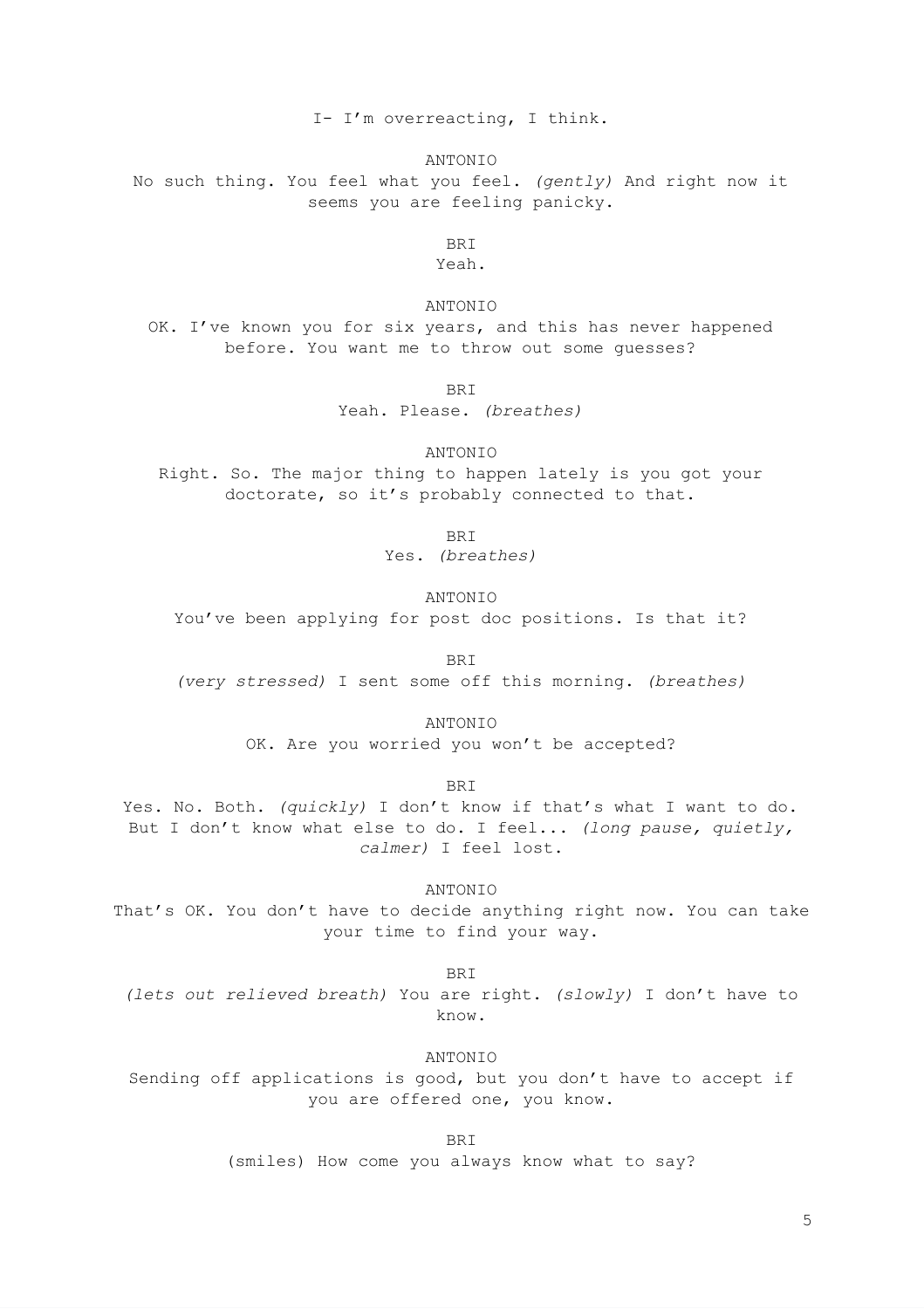ANTONIO

(smiles) Well... I \*am\* a trained psychologist.

BRI

*(chimes in)* ...trained psychologist. I know. *(smiles)* But you are also a damned good partner.

ANTONIO

*(smiles)* Even when I yell at you about poop?

BRI

Especially when you yell at me about poop. *(jokingly)* Those are your finest moments.

ANTONIO

There you are! I get worried when you stop teasing me.

BRI

*(laughs)* Good.

*(puppy paws approaching, happy yapping)*

BRI Aw, there you are! *(continues)* I'll take them out.

> ANTONIO You sure?

BRI

Yeah. It's a nice day. Spring flowers and sunshine will do me good.

ANTONIO

OK. *(quick kiss)* I'll get lunch started. *(gets up)* Anything you're in the mood for?

BRI

*(thinks)* Do we have any fish? Or sea food?

ANTONIO

I'll see what we have. *(walks toward other room)*

BRI

Thank you ! *(to dogs)* All right, pups, time for a walk! *(excited yapping)* Yeah, walkies!

*(Fade out)*

# **Scene 10:3**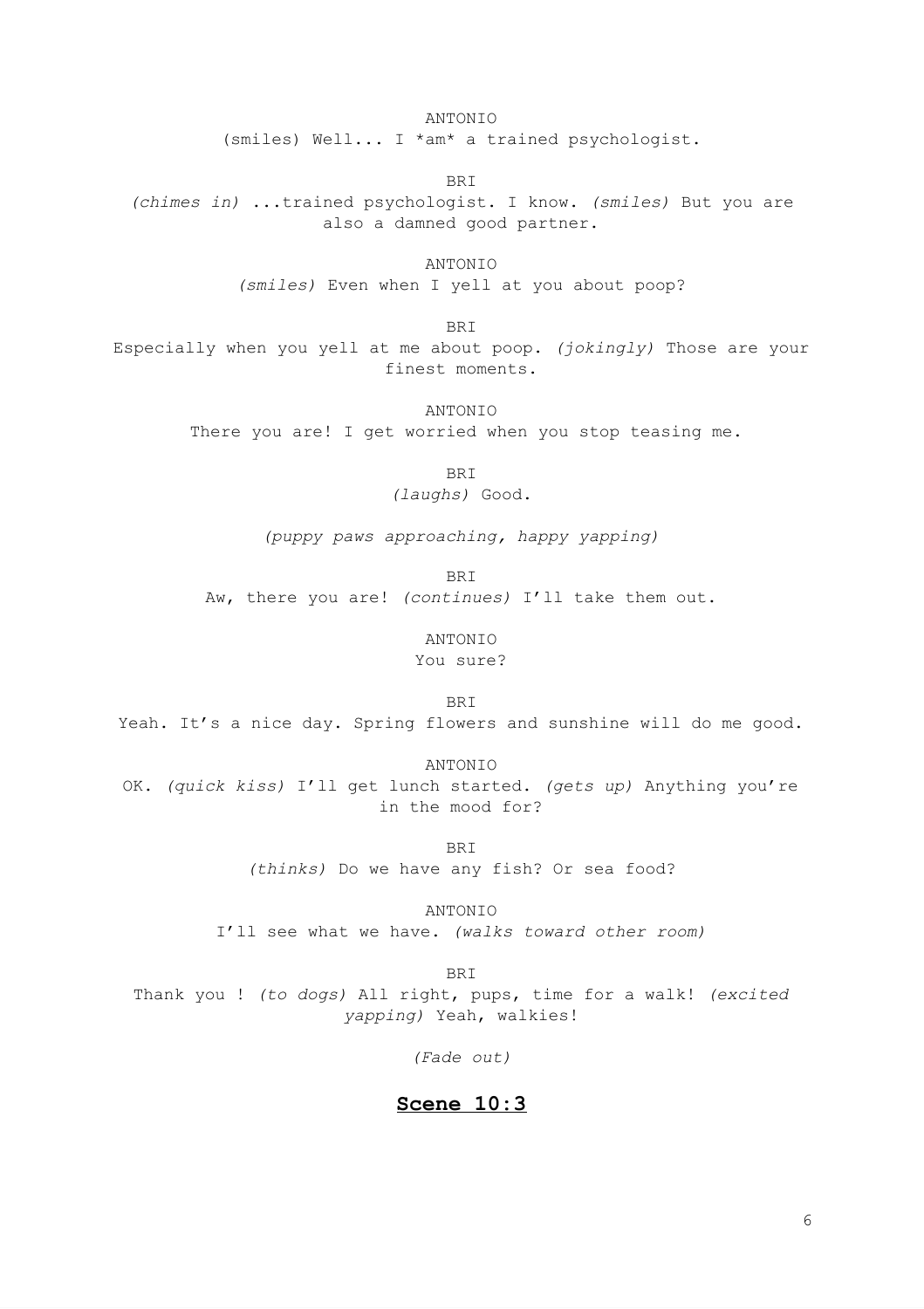*(INT. Corridor at university. Distant voices. Afternoon. BRI walks quickly, then stops by an office doorway. GAVIN is sitting inside, typing quickly.)*

BRI

*(knocks on doorframe, from doorway)* Hey Gavin.

GAVIN

*(stops typing, smiles)* Bri *(Bree)*. Kia Ora. Great to see you. It's been a while.

BRI

I know. Been laying low. Can you spare a minute or are you on a deadline? *(beat, sing-song voice)* I brought tea.

GAVIN

Course, come in. I'm just editing, it can wait.

BRI

*(walks in, pushes door closed, hands over tea, sets down her own styrofoam cup)* Here.

GAVIN

Thanks. *(sips)*

BRI It's not the good kind. Vending machine. *(sits down)*

GAVIN *(smiles)* The styrofoam cup kind of gave it away.

> BRI *(laughs)* Course. Yeah.

> > GAVIN So. What's up?

> > > BRI Um. Help?

GAVIN Whatever I can do.

BRI

 $I-$  Um.

GAVIN You um what?

BRI

Oh, Gav. *(sighs)* I don't know what to do next.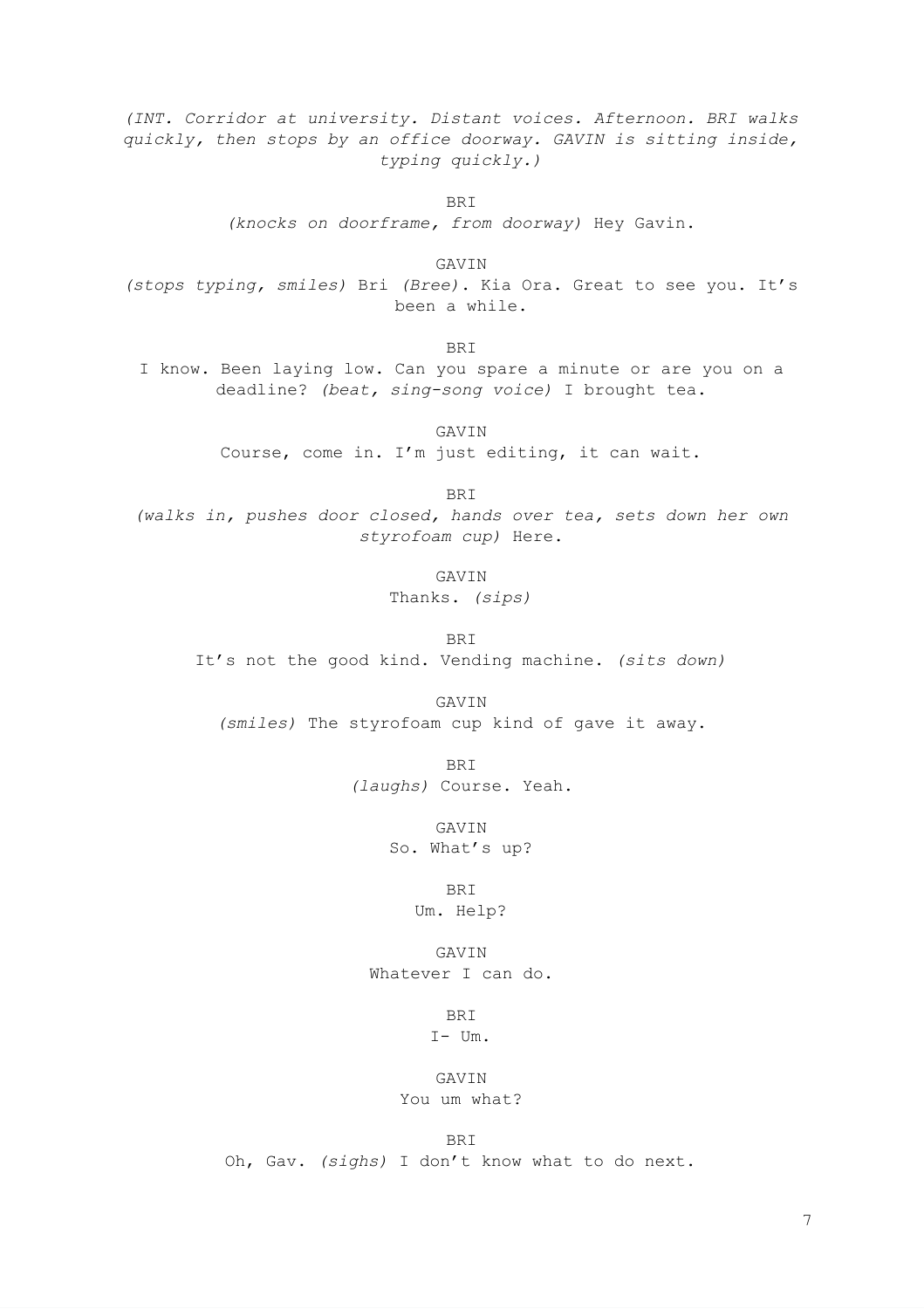GAVIN Ah. Post-doctoral angst.

BRI *(smiles)* That obvious? *(sips tea)*

> GAVIN We've all been there.

BRI *(sheepishly)* I thought I was the only one.

GAVIN

*(laughs)* Suppose some folks escape. I certainly didn't. Spent about three months moping about on my parent's farm before I figured out what to do next.

BRI Oh. I remember you being away, but... You've always seemed so focused.

GAVIN

Nah. Just good at pretending. Like most people.

BRI

*(wry smile)* Don't get where \*you\* are without some drive.

GAVIN

Oh, always had drive. Just needed direction. *(beat)* Pretty much like you right now.

> BRI *(sips tea)* Yeah. You make it sound simple.

> > GAVIN

I know it's not. *(sips tea)*

BRI

*(serious)* No. It really isn't. *(sighs)* I... I did apply for some post docs, but not sure that's what I want.

GAVIN

Right. So what else is on the list?

BRI

I... don't know. These last few years writing my dissertation has been... everything.

> GAVIN So maybe stay in academia? Get that post doc?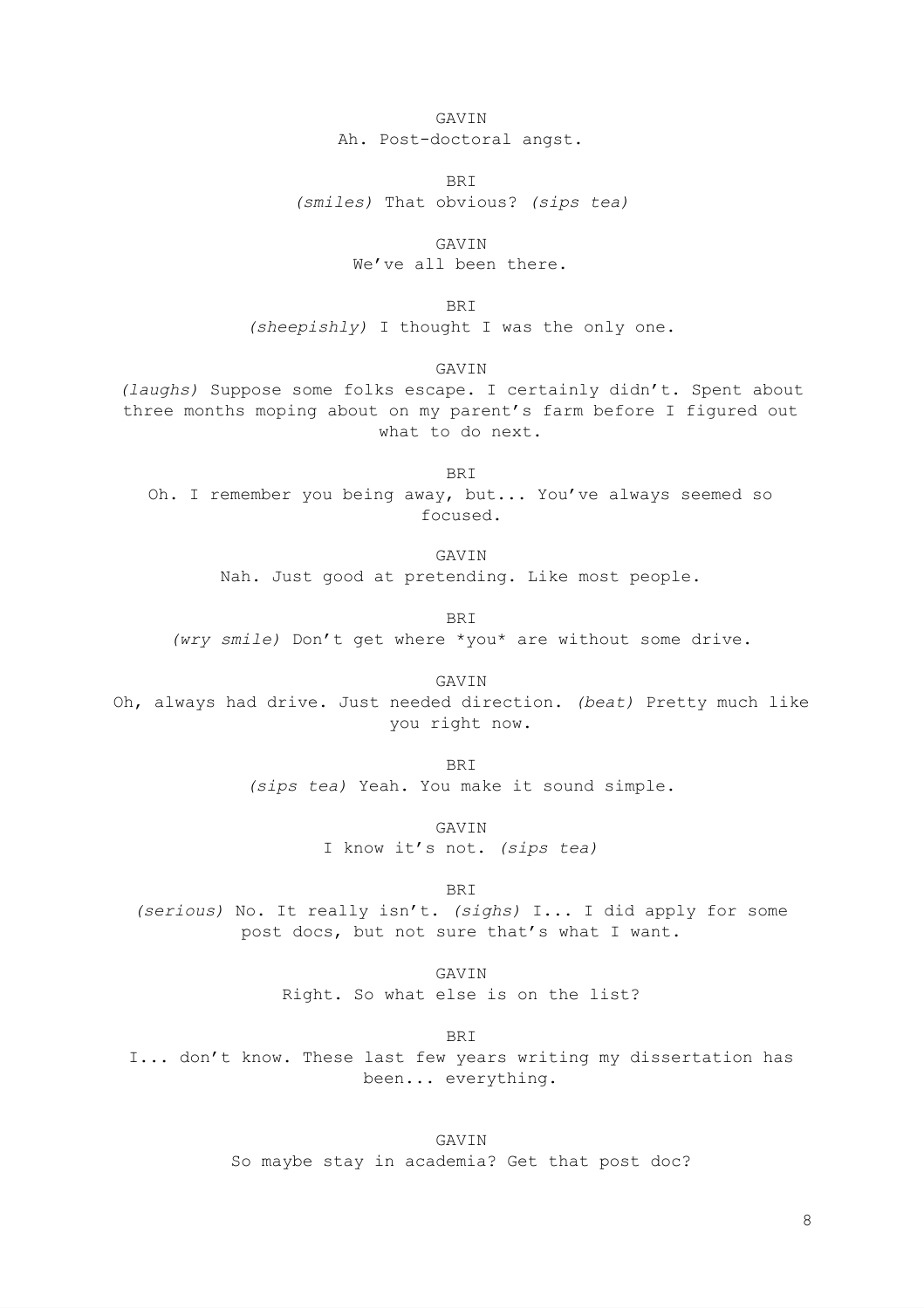### Maybe.

# GAVIN

All right. What are the other options?

BRI

I... *(sips tea)* I've always wanted to... *(sheepish)* Save the world I guess? Sound silly, but... I want to do... good.

#### GAVIN

You could do that through anthropology research, definitely. You have done that already through your work so far.

BRI

Thank you. And I could. Suppose I... Am longing to do something more hands on.

> GAVIN *(smiles)* After all that writing, yeah?

> > BRI

Exactly!

### GAVIN

I know the feeling. I've never been as enthusiastic about sheep shearing as right after I got my doctorate. For me, that passed. For you, well, maybe you need some time to figure it out?

BRI

Yeah.

GAVIN

So what are we talking about here? Greenpeace activist? Volunteering for Save the Children? Community outreach?

BRI

*(laughs)* All of those sound interesting.

GAVIN Focus! Define! You know how.

BRI *(deep breath)* Yes professor!

*(BOTH laugh)*

BRI

*(continues)* Right. *(thinks)* OK. More community-oriented than activist, I think.

## GAVIN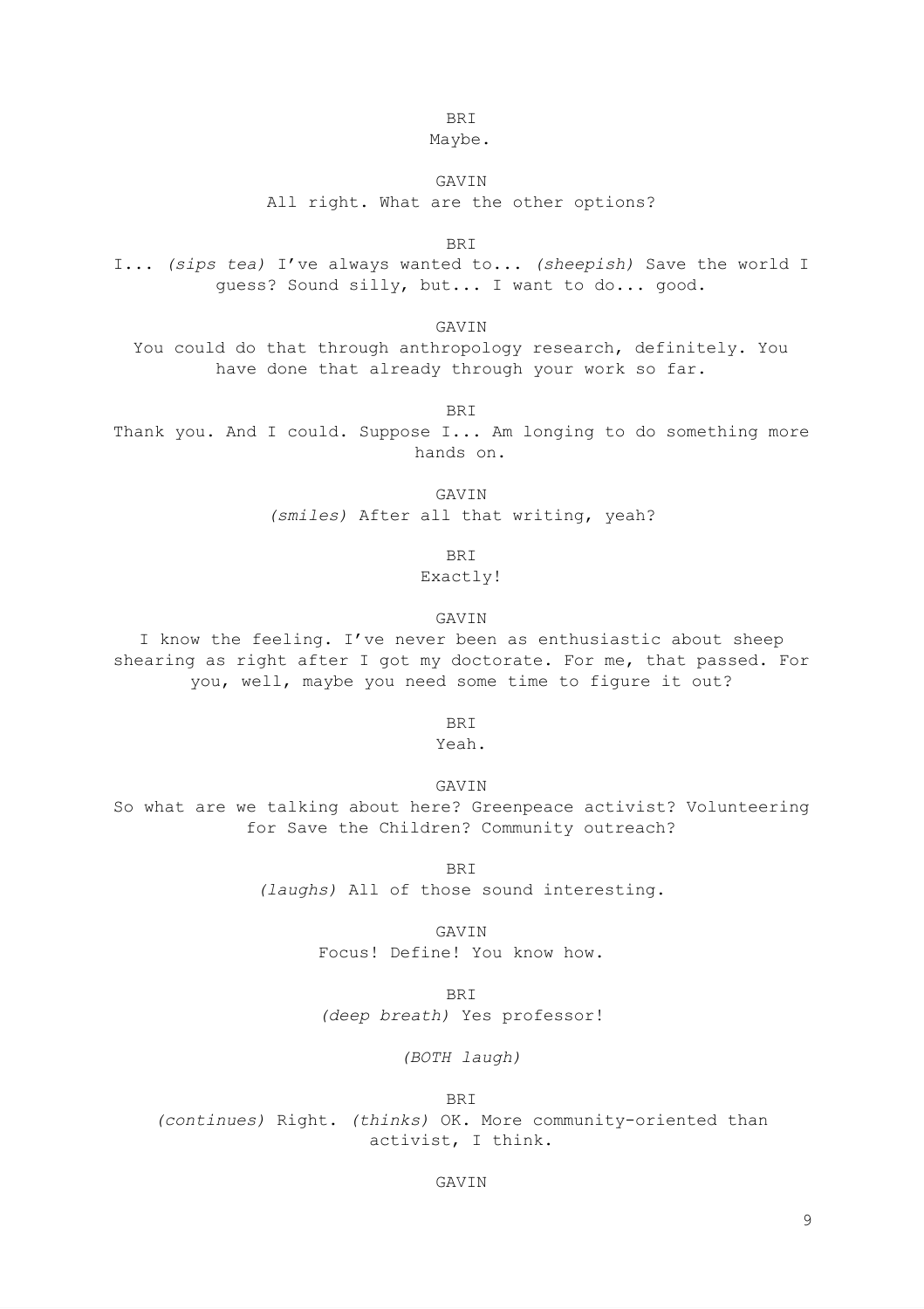Good. *(beat)* Go on.

BRI

And not permanently relocating, I want my base here in Auckland.

GAVIN

Right. And what do you want to save? Can't do everything at once.

BRI

That's right. *(thinks)* People, I think. Or animals!

GAVIN

Hm. If you think back to the past few years, what cause has... *(thinks)* moved you the most? *(sips tea)*

BRI

Well, there's the obvious. LGBTQ rights, trans rights, all that. I volunteer with the Rainbow Youth, and I'll keep doing that whatever else I do. *(thinks, then small laugh)* Honestly, this year has been all about dogs, for me.

GAVIN

*(surprised)* Dogs?

BRI

We adopted two rescue puppies, and reading the stories from the shelter... Makes my blood boil.

GAVIN Would you want that to be your career? With the SPCA? Rescue mistreated animals?

BRI Maybe? Not sure there is paid work there, though.

GAVIN Well. Seems you have some more thinking to do.

**BRT** 

I do. *(thinks)* This has been helpful.

GAVIN

Good. Want to grab lunch?

BRI

Sure. *(throws empty cup in bin)*

*(BOTH get up, and start walking toward the door)*

BRI

So. Farm kid, huh? *(smiles)* I never knew.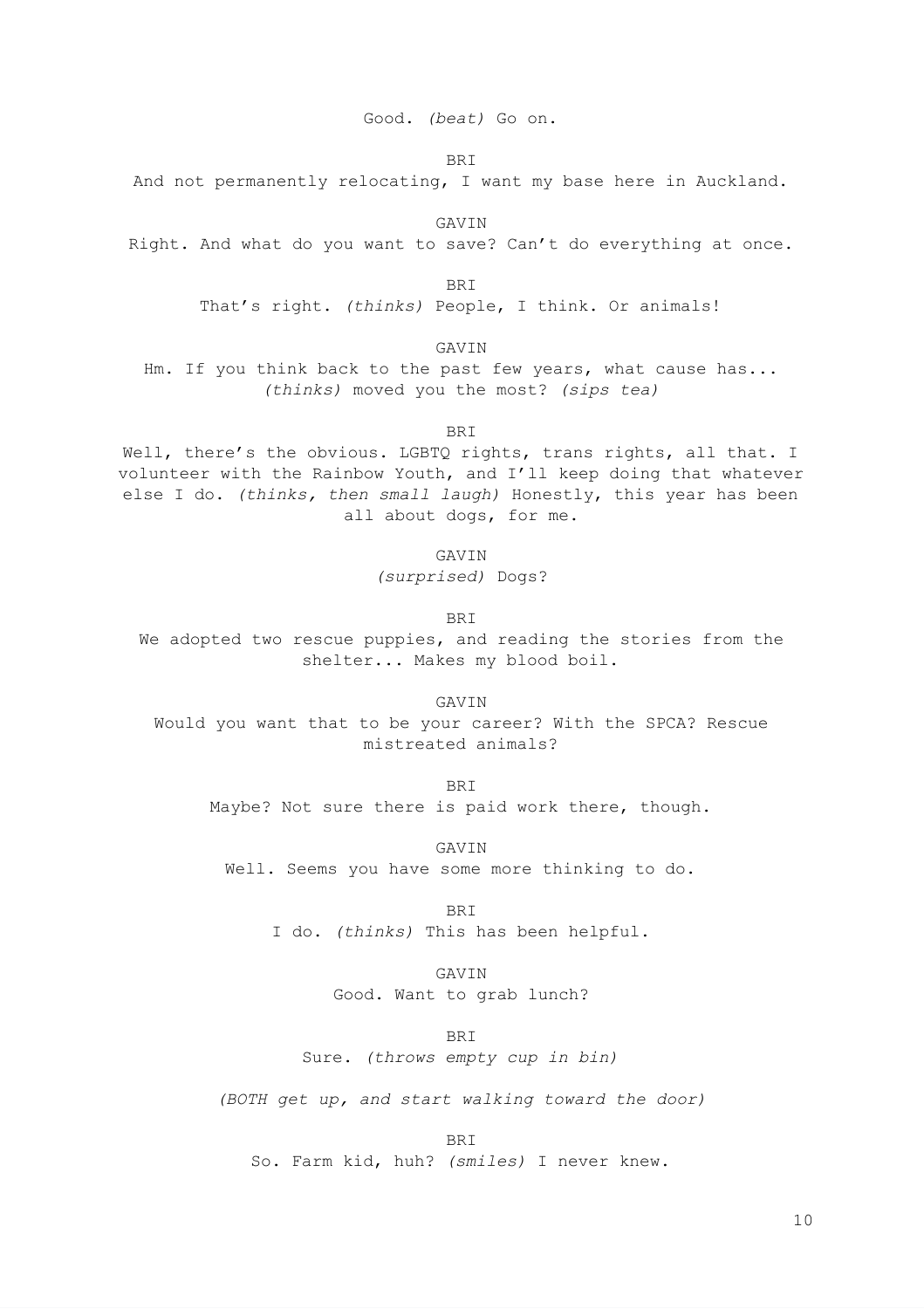GAVIN Yeah, yeah. *(smiles)* More to me than creative writing and horror films.

**BRT** 

There definitely is. Thanks Gavin.

GAVIN No worries.

*(Door opens, they walk out, door closes)*

*(Fade out.)*

# **Scene 10:4**

*(INT. BRI's and ANTONIO's house. Kitchen. Early evening. They are cooking.)*

ANTONIO

*(frying onions)* So what's Gavin's ETA?

BRI

*(chopping bell peppers)* Anytime after 6.30 – he should be here any minute. *(few footsteps)* Here. *(pours chopped peppers into pan)*

ANTONIO

Good. *(stirs pan)*

BRI

*(chops tomatoes)* He just got back from a conference in Singapore.

ANTONIO *(stirs)* Those tomatoes ready?

BRI Yup. *(pours in chopped tomatoes)*

ANTONIO *(stirs)* So he'll be jetlagged?

BRI Maybe a little. *(goes to fridge)* Want the prawns now?

> ANTONIO In a minute. *(stirs gently)*

> > *(doorbell rings)*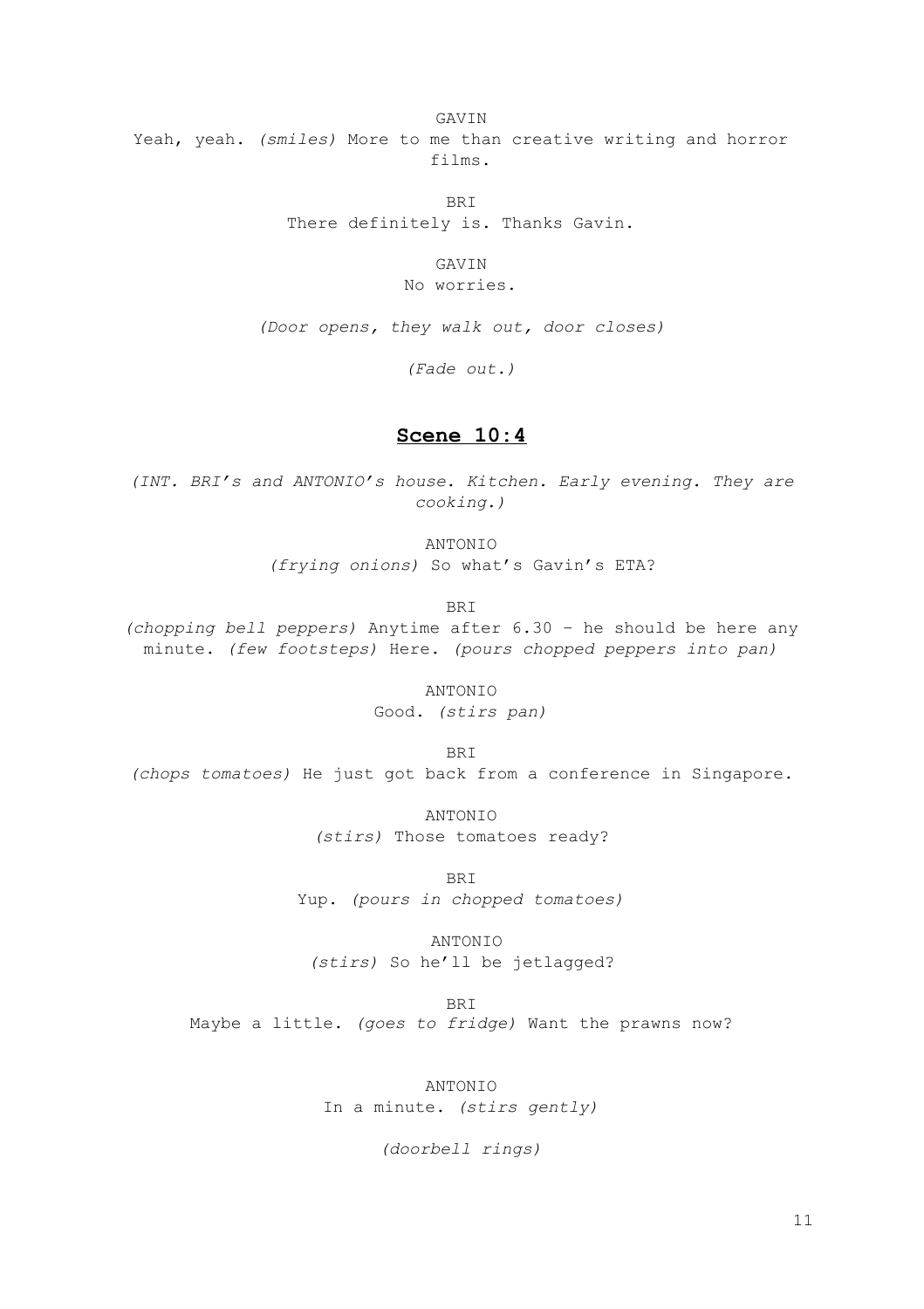That's him now! I'll leave these here. *(sets down bowl on counter next to ANTONIO, quick kiss)*

ANTONIO *(smiles)* Not so fast! *(pulls BRI back and kisses her thoroughly)*

*(doorbell rings again)*

There! Now you can go. *(goes back to cooking, small happy laugh)*

BRI *(happy laugh, calls)* I'm coming!

*(BRI opens door)*

BRI

*(continues)* Gavin! Welcome! Come in! *(quick hug, door closes)*

GAVIN

Thanks! *(hands over wine bottle)* Got you this.

BRI

Thanks. *(looks at bottle, joking)* Hey, this isn't from Singapore!

GAVIN *(laughs)* No! Good old Gisbourne Chardonnay.

BRI *(smiles)* It'll have to do I suppose. *(BOTH move toward kitchen)*

ANTONIO

Gavin! Welcome! *(quick hug)* How was your trip? *(goes back to stirring)*

*(BRI opens cupboard, gets out glasses)*

GAVIN Good. *(beat)* Hot and humid. Made me long for summer.

> BRI *(opens bottle, pours)* Not long now! Wine?

> > GAVIN Yes please.

BRI Here you go *(hands glasses to GAVIN and ANTONIO)* Cheers!

> GAVIN and ANTONIO Cheers!

> > GAVIN

BRI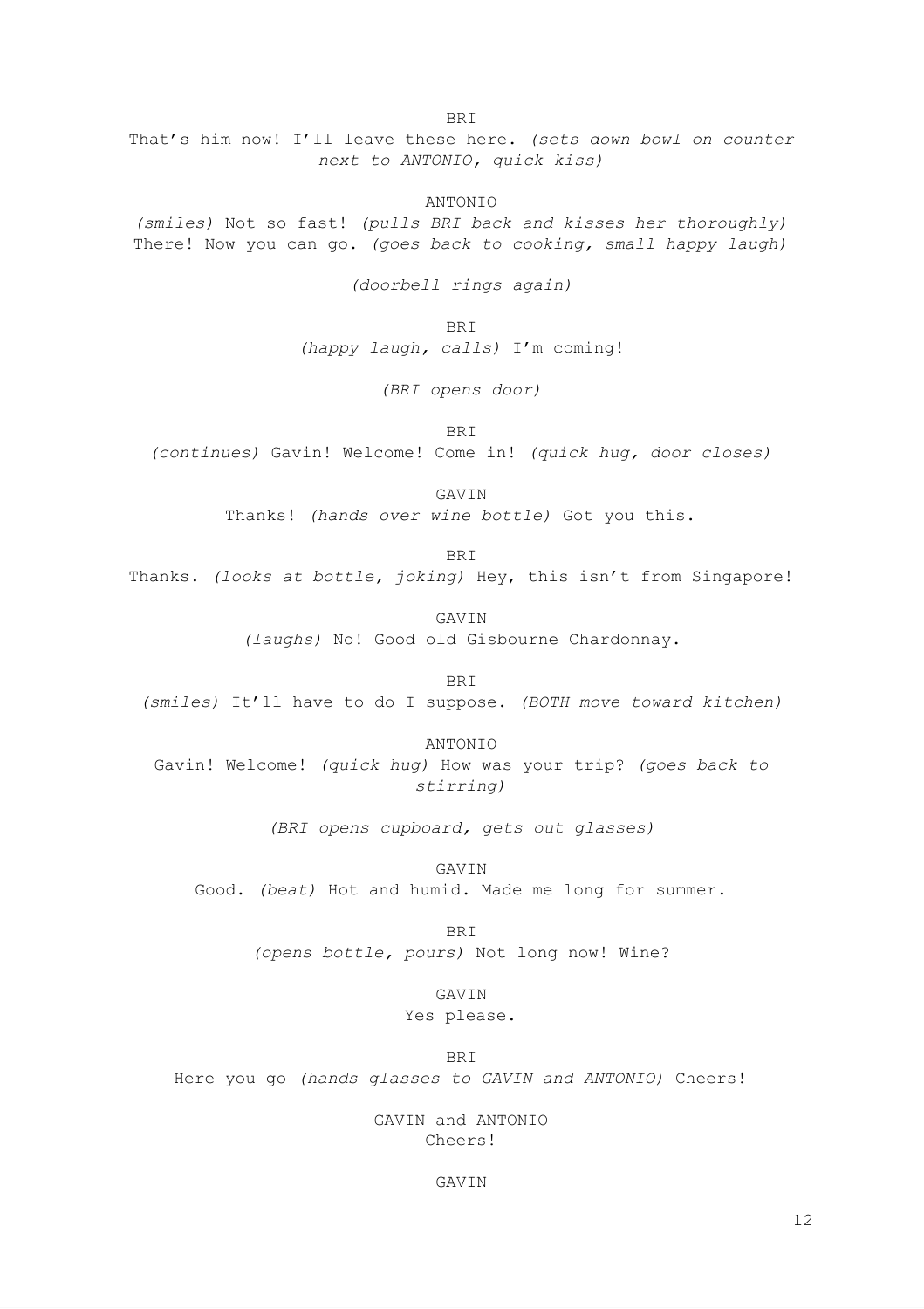So, Bri *(Bree)*. I'm really curious now. You still figuring things out? Or did you decide on your next adventure?

> **BRT** *(smiles)* I decided. I think.

### GAVIN And?

ANTONIO

*(smiles)* You'll have to pull it out of her. Why don't you two go out on the deck while I finish dinner?

BRI

*(laughs)* You just want us out of your hair!

ANTONIO

*(smiles)* Busted! Run along, kids! *(quick kiss with BRI)*

*(GAVIN laughs)*

BRI *(laughs, to GAVIN)* After you!

*(BRI and GAVIN walk to door, walk outside, close door, spring evening in suburb, some birdsong, distant cars)*

BRI *(continues)* There are blankets over there if you need one.

GAVIN *(sits down on deck chair, sips wine, places glass on table)* I'm all right. *(slightly surprised)* It's nice.

BRI Not as hot as Singapore! *(sits down on deck chair, places wine glass on table)*

> GAVIN *(smiles)* No. So...?

BRI I've accepted a post doc fellowship, here at the university.

> GAVIN That is brilliant, congratulations!

> > BRI *(smiles)* Thank you.

GAVIN What's the project?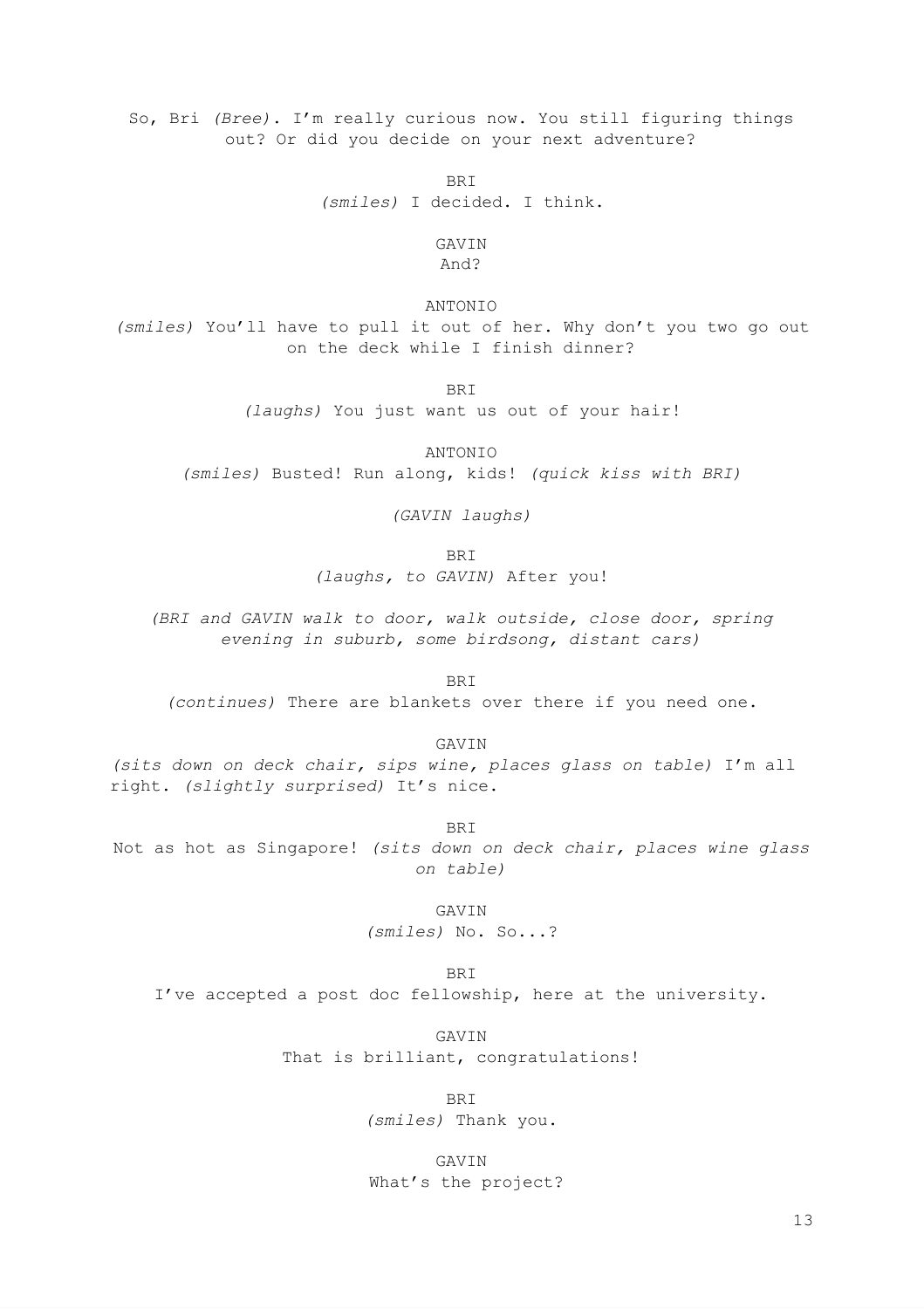BRI It's focused in Papua New Guinea. Socio-economic development and inequality among the Boazi-speaking peoples.

> GAVIN Ah, that's with Busse *(bYEW-see)*, right?

> > BRI Yes, do you know him?

> > > GAVIN

A little. Only heard good things. *(sips wine)*

BRI

Oh good! I don't know him. *(beat)* Yet, I suppose.

GAVIN Also, this means you'll still be my lunch buddy!

BRI I will! Though there might be a bit of travel.

> GAVIN Well, that's exciting.

BRI It is. Yeah, I'm looking forward to that part. *(sips wine)*

GAVIN

So turns out you'll be saving the world through research.

BRI Well. As much as I can. I'll try to save some dogs, too.

> GAVIN Oh?

> > BRI

*(excited)* We will be a foster home for rescue dogs.

GAVIN

Great. *(beat)* What does that mean?

BRI

Many dogs need somewhere to stay while the shelter finds a permanent home. That's us!

GAVIN

That is beautiful. *(smiles)* And you're not afraid you'll get attached to them all and end up with a hundred dogs?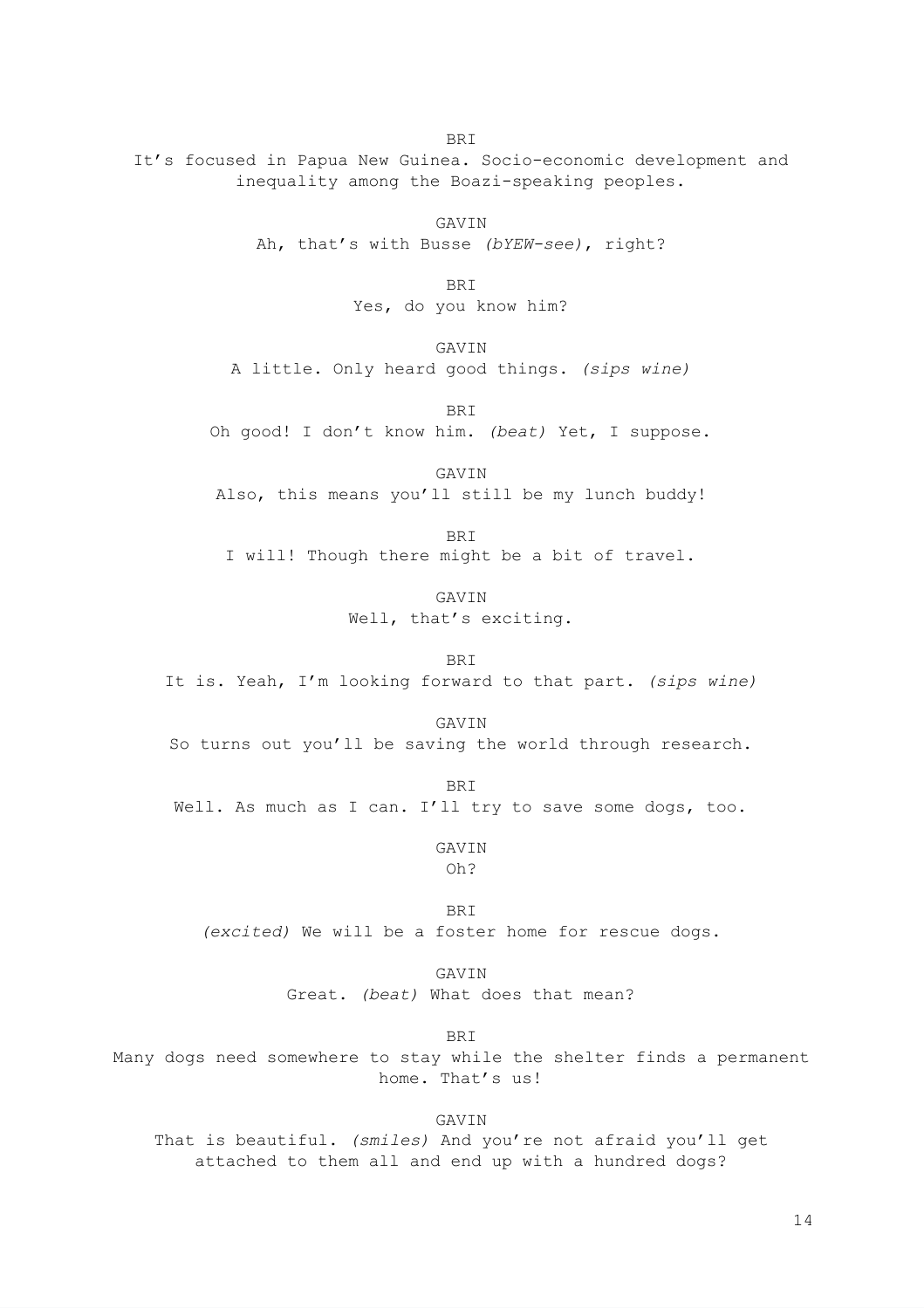**BRT** 

*(laughs)* I mean there is always that risk! No, I think we'll be fine. We're only going to have the two of our own, so...

GAVIN

Will you have time?

BRI

I think so. I can work a lot from home, when I'm not travelling, and Antonio is completely on board, too. *(sips wine)*

GAVIN

Sounds like you have it all figured out.

BRI

Yeah. *(beat)* Thanks for helping me think it through the other day. Hearing you had been through it, too... It was such a relief.

GAVIN

Academia can be very isolating. We're supposed to only care about formal qualifications, writing articles, showing up in the right publications, jumping through all the hoops... And then we sit in front of our own laptops and write, and write, get more and more stressed and never talk to anyone about it. There is not much space for fostering community, supporting your colleagues, letting them support you... You have to carve that out for yourself. It's important.

BRI

*(smiles)* I'll remember that.

GAVIN

*(small laugh)* Didn't mean to make a whole speech about it. Something I've been thinking about, that's all. We have all kinds of support systems around our undergrad students, and then the further you go, the support structures just fall away. *(sips wine)*

BRI

You're right. I've never thought about it that way. *(thinks)* Maybe we could do something about that?

GAVIN

Yeah. Subject for our next lunch meet-up?

**BRT** 

Absolutely. *(sips wine)*

GAVIN

*(looks around)* So I'm guessing that pile of material over there has something to do with dogs?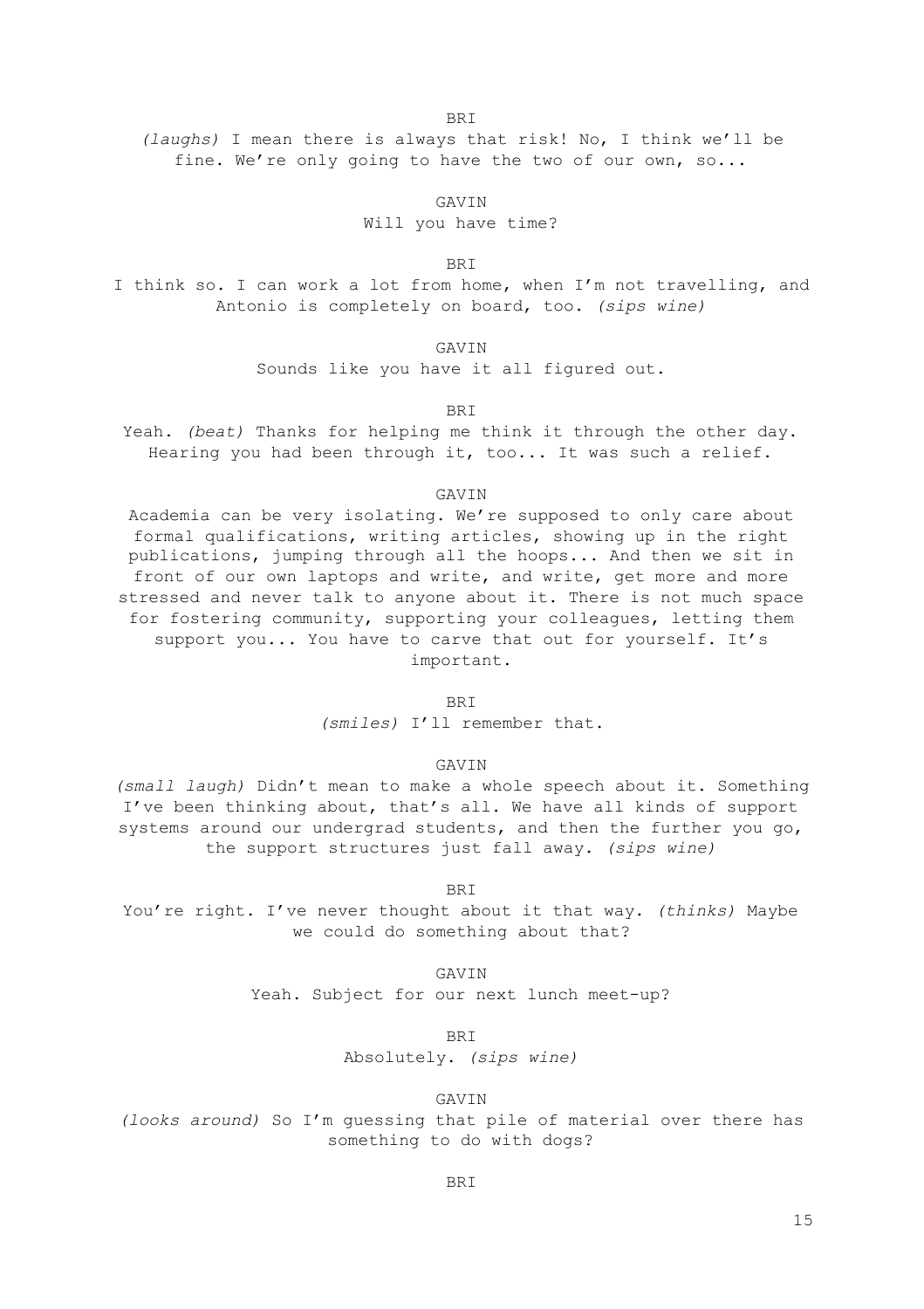Yes! So we are fencing in the backyard – should have done it before, it'll be great for our dogs too. And we are turning our spare room into a puppy room! I follow this rescue dogs channel on Youtube and they have so many helpful tips.

GAVIN

It's great to see you so excited.

BRI

Thanks. *(smiles)* Who knows, maybe you'll end up adopting a rescue dog too?

GAVIN

*(laughs)* No! I don't have space for a dog! *(half-serious, half-joking)* You'd better warn me off coming over when you have puppies.

BRI

*(laughs)* If you say so. I promise I'll warn you...

*(DOOR to house opens, ANTONIO comes out, sets down wine glass on table and sits down in deck chair)*

ANTONIO

Dinner will be another few minutes. *(kisses BRI, sits down)*

BRI

Perfect.

GAVIN

Bri's *(Bree's)* been telling me about the new puppy room.

ANTONIO

*(smiles)* Finally! A place to contain the poop!

*(GAVIN and BRI laugh)*

BRI

We should have organized one long ago! Didn't realize they were a thing.

> ANTONIO Me neither. A toast to that?

*(ALL grab their glasses)*

ANTONIO *(continues)* To no more poop!

BRI and ANTONIO *(laugh, then)* No more poop!